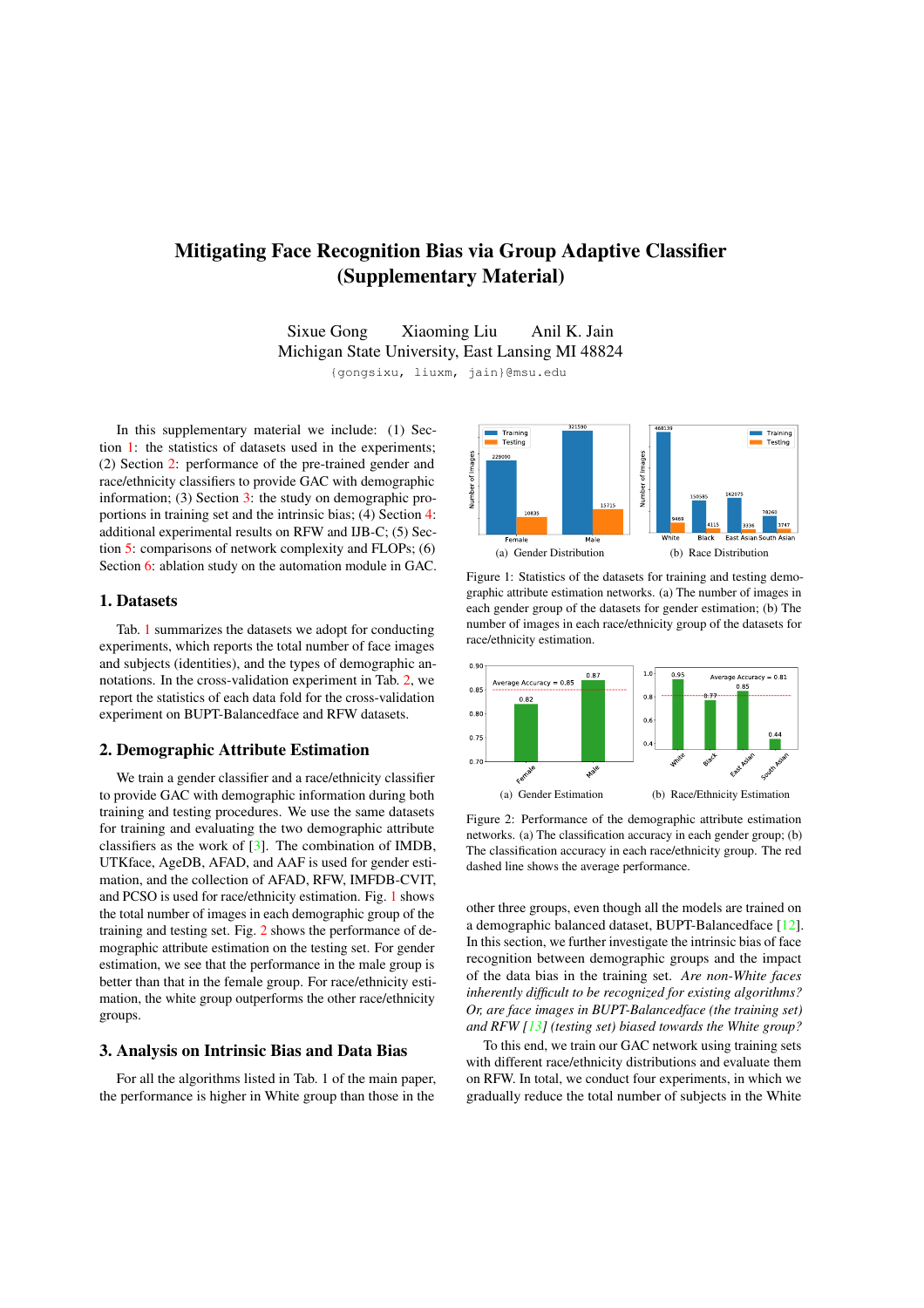| Datasets                      | # of Images | # of Subjects            | Demographic Annotations                     |  |
|-------------------------------|-------------|--------------------------|---------------------------------------------|--|
| IMDB [10]                     | 460,723     | 20, 284                  | Gender, Age                                 |  |
| UTKFace [14]                  | 24, 106     |                          | Gender, Age, Race/ethnicity                 |  |
| AgeDB $[8]$                   | 16,488      | 567                      | Gender, Age                                 |  |
| AFAD [9]                      | 165, 515    | $\overline{\phantom{0}}$ | Gender, Age, Ethnicity (East Asian)         |  |
| AAF[1]                        | 13, 322     | 13,322                   | Gender, Age                                 |  |
| <b>RFW</b> [13]               | 665,807     |                          | Race/Ethnicity                              |  |
| <b>BUPT-Balancedface</b> [12] | 1, 251, 430 | 28,000                   | Race/Ethnicity                              |  |
| IMFDB-CVIT [11]               | 34, 512     | 100                      | Gender, Age Groups, Ethnicity (South Asian) |  |
| $MS$ -Celeb-1M $[4]$          | 5, 822, 653 | 85,742                   | No Demographic Labels                       |  |
| <b>PCSO</b> [2]               | 1, 447, 607 | 5,749                    | Gender, Age, Race/Ethnicity                 |  |
| LFW <sub>51</sub>             | 13, 233     | 5,749                    | No Demographic Labels                       |  |
| IJB-A $[6]$                   | 25,813      | 500                      | Gender, Age, Skin Tone                      |  |
| IJB-C $[7]$                   | 31, 334     | 3,531                    | Gender, Age, Skin Tone                      |  |

Table 1: Statistics of training and testing datasets for the experiments in the paper.

| Fold           | White (#)       |         | Black $(\#)$ |        | East Asian (#)  |         | South Asian (#) |         |
|----------------|-----------------|---------|--------------|--------|-----------------|---------|-----------------|---------|
|                | <b>Subjects</b> | Images  | Subjects     | Images | <b>Subjects</b> | Images  | <b>Subjects</b> | Images  |
|                | 1.991           | 68, 159 | 1,999        | 67,880 | 1,898           | 67, 104 | 1,996           | 57,628  |
| $\overline{2}$ | 1.991           | 67.499  | 1,999        | 65,736 | 1,898           | 66.258  | 1,996           | 57, 159 |
| 3              | 1,991           | 66,091  | 1,999        | 65,670 | 1,898           | 67,696  | 1,996           | 56, 247 |
| $\overline{4}$ | 1,991           | 66, 333 | 1,999        | 67,757 | 1,898           | 65, 341 | 1,996           | 57,665  |
| 5              | 1,994           | 68,597  | 1,999        | 67.747 | 1,898           | 68,763  | 2,000           | 56,703  |

Table 2: Statistics of dataset folds in the cross-validation experiment.

| <b>Training Ratio</b> | White |       | Black East Asian | South Asian | Avg $(†)$ | $STD$ ( $\downarrow$ ) |
|-----------------------|-------|-------|------------------|-------------|-----------|------------------------|
| 7:7:7:7               | 96.20 | 94.77 | 94.87            | 94.98       | 95.21     | 0.58                   |
| 5:7:7:7               | 96.53 | 94.67 | 94.55            | 95.40       | 95.29     | 0.79                   |
| 3.5:7:7:7             | 96.48 | 94.52 | 94.45            | 95.32       | 95.19     | 0.82                   |
| 1:7:7:7               | 95.45 | 94.28 | 94.47            | 95.13       | 94.83     | 0.48                   |
| 0:7:7:7               | 92.63 | 92.27 | 92.32            | 93.37       | 92.65     | 0.44                   |

Table 3: Verification accuracy  $(\%)$  on the RFW protocol [13] with varying race/ethnicity distribution in the training set.

group from the BUPT-Balancedface dataset. To construct a new training set, subjects from the non-White groups in BUPT-Balancedface remain the same, while a subset of subjects is randomly picked from the White group. As a result, the ratios between non-White groups are consistently the same, and the ratios of White, Black, East Asian, South Asian are *{*5:7:7:7*}*, *{*3*.*5:7:7:7*}*, *{*1:7:7:7*}*, *{*0:7:7:7*}* in the four experiments, respectively. In the last setting, we completely remove White from the training set.

Tab. 3 reports the face verification accuracy of models trained with different race/ethnicity distributions on RFW. For comparison, we also put our results on the balanced dataset here (with ratio *{*7:7:7:7*}*), where all images in BUPT-Balancedface are used for training. From the results, we see several observations: (1) It shows that the White group still outperforms the non-White groups for all the first three experiments. Even without any White subjects



Figure 3: ROC of (a) baseline and (b) GAC evaluated on all pairs of RFW.

in the training set, the accuracy on the White testing set is still higher than those on the testing images in Black and East Asian groups. This suggests that White faces are either intrinsically easier to be verified or face images in the White group of RFW are less challenging. (2) With the decline in the total number of White subjects, the average performance declines as well. In fact, for all these groups, the performance suffers from the decrease in the number of White faces. This indicates that face images in the White groups are helpful to boost the face recognition performance for both White and non-White faces. In other words, faces from the White group benefit the representation learning of global patterns for face recognition in general. (3) Opposite to our intuition, the biasness is lower with less number of White faces, while the data bias is actually increased by adding the unbalancedness to the training set.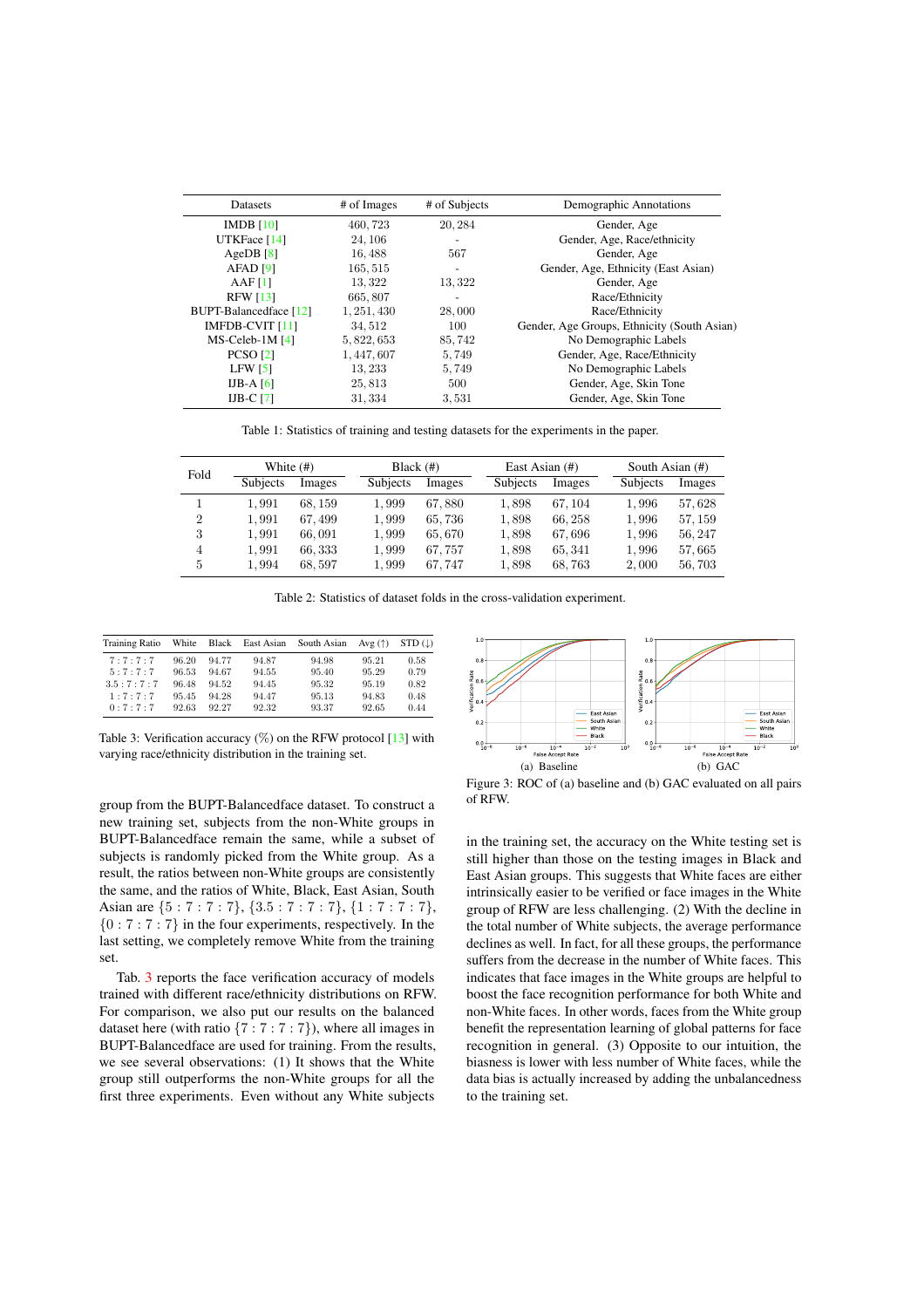

Figure 4: 8 false positive and false negative pairs on RFW given by the baseline but successfully verified by GAC.

| Model           |       |       | Male Female Avg $(\uparrow)$ STD $(\downarrow)$ |      |
|-----------------|-------|-------|-------------------------------------------------|------|
| <b>Baseline</b> | 89.72 | 79.57 | 84.64                                           | 5.08 |
| GAC.            | 88 25 | 8374  | 86.00                                           | 2.26 |

Table 4: Verification (%) on gender groups of IJB-C (TAR @ 0*.*1% FAR).

| Model    |                  | Input Resolution $\#$ Parameters (M) MACs (G) Inference (ms) |      |     |
|----------|------------------|--------------------------------------------------------------|------|-----|
| Baseline | $112 \times 112$ | 43.58                                                        | 5.96 | 1.1 |
| GAC      | $112 \times 112$ | 44.00                                                        | 9.82 | 1.4 |
|          |                  |                                                              |      |     |

Table 5: Network complexity and inference time.

## 4. Additional Experimental Results

To further present the superiority of GAC over the baseline model in terms of bias, we plot Receiver Operating Characteristic (ROC) curves to show the values of True Acceptance Rate (TAR) at various values of False Acceptance Rate (FAR). Fig. 3 shows the ROC performance of GAC and the baseline model on RFW. We see that the curves of demographic groups generated by GAC suggest smaller gaps in TAR at every FAR, which demonstrates the de-biasing capability of GAC. Fig. 4 shows pairs of false positives (two faces falsely verified as the same identity) and false negatives in RFW dataset.

Since IJB-C also provides gender labels, we evaluate our GAC-gender model (see Sec. 4.2 of the main paper) on IJB-C as well. Specifically, we compute the verification TAR at 0*.*1% FAR on the pairs of female faces and male faces, respectively. Tab. 4 reports the TAR @ 0*.*1% FAR on gender groups of IJB-C. The biasness of GAC is still lower than the baseline for different gender groups of IJB-C.

# 5. Network Complexity and FLOPs

Tab. 5 summarizes the network complexity of GAC and the baseline in terms of the number of parameters, multi-

| Method     | White | Black | East Asian | South Asian | Avg $(\uparrow)$ STD $(\downarrow)$ |      |
|------------|-------|-------|------------|-------------|-------------------------------------|------|
| Ada-All    | 93.22 | 90.95 | 91.32      | 92.12       | 91.90                               | 0.87 |
| Ada-8      | 96.25 | 94.40 | 94.35      | 95.12       | 95.03                               | 0.77 |
| <b>GAC</b> | 96.20 | 94.77 | 94.87      | 94.98       | 95.21                               | 0.58 |

Table 6: Ablations on the automation module on RFW protocol  $(%).$ 

plier–accumulator, and inference times. While we agree the number of parameters will increase with the number of demographic categories, it will not necessarily increase the inference time, which is more important for real-time applications.

## 6. Ablation on Automation Module

In this section, we ablate GAC with two variants to show the efficiency of its automation module: i) *Ada-All*, *i.e.*, all the convolutional layers are adaptive and ii) *Ada-8*, *i.e.*, the same 8 layers as GAC are set to be adaptive starting from the beginning of the training process, with no automation module (our best GAC model has 8 adaptive layers). As in Tab. 6, with automation module, GAC achieves higher average accuracy and lower biasness than the other two models.

#### References

- [1] Jingchun Cheng, Yali Li, Jilong Wang, Le Yu, and Shengjin Wang. Exploiting effective facial patches for robust gender recognition. *Tsinghua Science and Technology*, 24(3):333– 345, 2019. 2
- [2] Debayan Deb, Lacey Best-Rowden, and Anil K Jain. Face recognition performance under aging. In *CVPRW*, 2017. 2
- [3] Sixue Gong, Xiaoming Liu, and Anil K Jain. Jointly debiasing face recognition and demographic attribute estimation. *ECCV*, 2020. 1
- [4] Yandong Guo, Lei Zhang, Yuxiao Hu, Xiaodong He, and Jianfeng Gao. Ms-celeb-1m: A dataset and benchmark for large-scale face recognition. In *ECCV*, 2016. 2
- [5] Gary B Huang, Marwan Mattar, Tamara Berg, and Eric Learned-Miller. Labeled faces in the wild: A database forstudying face recognition in unconstrained environments. 2008. 2
- [6] Brendan F Klare, Ben Klein, Emma Taborsky, Austin Blanton, Jordan Cheney, Kristen Allen, Patrick Grother, Alan Mah, and Anil K Jain. Pushing the frontiers of unconstrained face detection and recognition: Iarpa janus benchmark a. In *CVPR*, 2015. 2
- [7] Brianna Maze, Jocelyn Adams, James A Duncan, Nathan Kalka, Tim Miller, Charles Otto, Anil K Jain, W Tyler Niggel, Janet Anderson, Jordan Cheney, et al. IARPA janus benchmark-c: Face dataset and protocol. In *2018 ICB*, 2018. 2
- [8] Stylianos Moschoglou, Athanasios Papaioannou, Christos Sagonas, Jiankang Deng, Irene Kotsia, and Stefanos Zafeiriou.